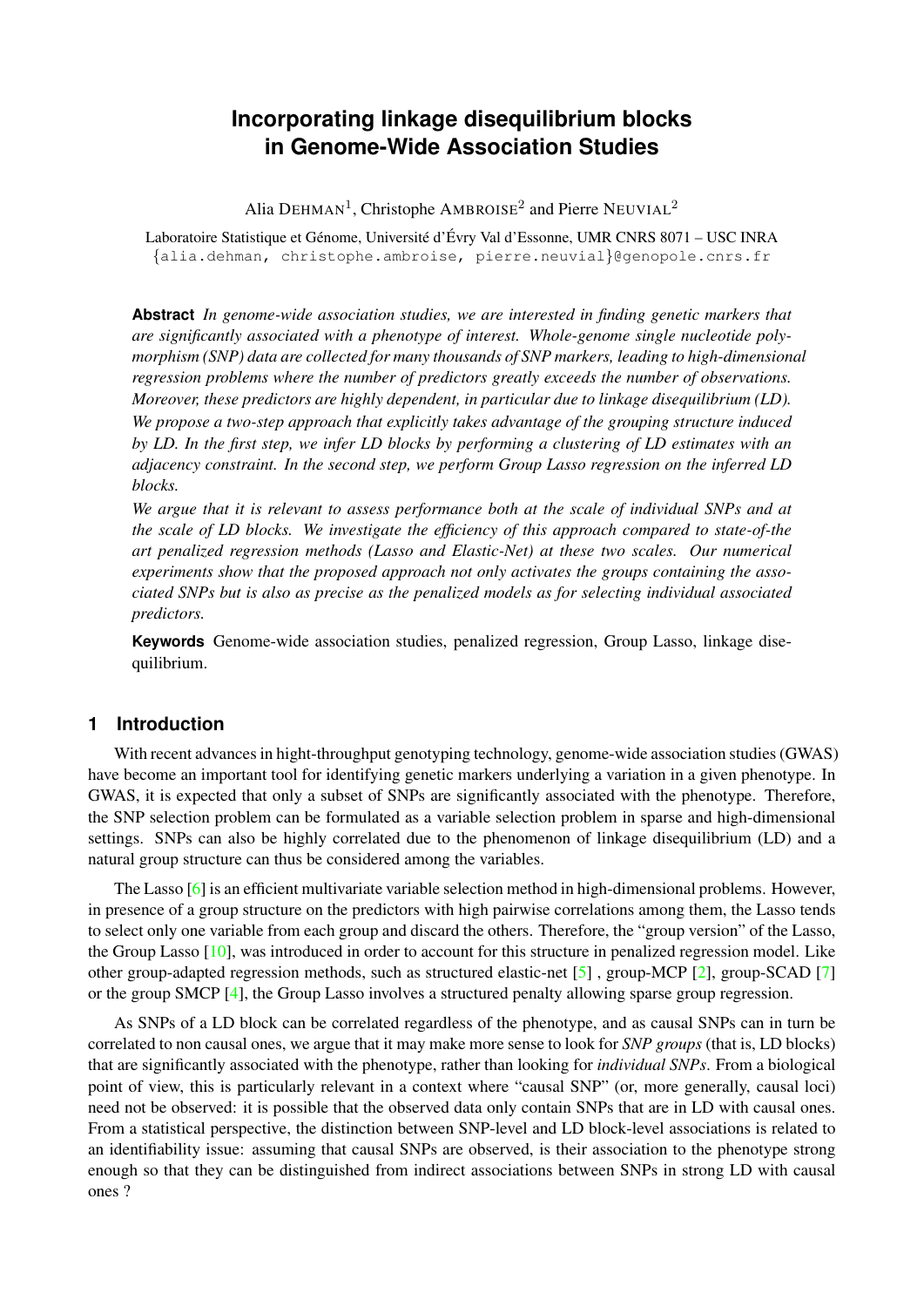In this paper, we propose a two-step method consisting on inferring LD blocks using a spatially-constrained hierarchical agglomerative algorithm before applying the Group Lasso regression model. This approach is compared do state-of-the-art penalized regression approaches used in high-dimensional problems, for which prior group structure information is ignored (Lasso) or incorporated less directly (Elastic-Net). Competing methods are evaluated in terms of their ability to retrieve *groups of SNPs* associated to the phenotype, and to retrieve *individual SNPs* associated to the phenotype.

The rest of the paper is organized as follows: in Section [2](#page-1-0) we describe the proposed two-step approach. The competing mehods and the evaluation are described in Section [3.](#page-2-0) Results of our simulation studies are presented in Section [4.](#page-2-1) Finally, Section [5](#page-4-0) provides a summary and discusses some related issues.

## **2 A Two-Step Approach Taking the Group Structure Into Account**

<span id="page-1-0"></span>We consider the problem of predicting a continuous response  $y \in \mathbb{R}^n$  from covariates  $X \in \mathbb{R}^{n \times p}$ . For  $i \in \{1, \ldots, n\}$  and  $j \in \{1, \ldots, p\}$ ,  $\mathbf{X}_i$  is a p-dimensional vector of covariates for observation i and  $\mathbf{X}_{.j}$  is a *n*-dimensional vector of observations for covariate j. For each  $i \in \{1, \ldots, n\}$ , we assume that  $\mathbf{X}_i$  has a block structure with G blocks of sizes  $p_1, \ldots p_G$ , with  $\sum_{g=1}^G p_g = p$ . Thus  $\mathbf{X}_i = (\mathbf{X}_i^1, \ldots, \mathbf{X}_i^G)$  with each  $\mathbf{X}_i^g \in \mathbb{R}^{p_g}, g = 1, \ldots, G$ . We note  $\beta_g$  the coefficient vector corresponding to the  $g^{\text{th}}$  group. We propose a two-step method consisting in inferring the LD blocks using only the genotype data, and then performing a Group Lasso regression on the inferred blocks.

## **2.1 Inference of Blocks from Genotypes**

For this algorithm's first step of inferring groups, only the genotype data are used. The LD measure  $D'$  is calculated from the genotype matrix [\[3\]](#page-5-4) to obtain a  $p \times p$  matrix of pairwise D' measures. Then, the Fisher transformation is applied to the LD matrix to obtain quantities that are approximately normally distributed. Finally, we perform a constrained hierarchical clustering of the LD matrix, as now described.

Our clustering procedure is based on the one of the most widely used methods of cluster analysis, the Ward's incremental sum of squares method [\[8\]](#page-6-2). The general goal of sum of squares clustering is to minimize the total within-cluster dispersion for G groups around G centroids. If we denote by  $D_k$  the sum of squares (or dispersion) for cluster k, then the increase of dispersion after merging clusters k and l is  $I_{kl} = D_{kl} - D_k - D_l$ . The standard agglomerative hierarchical approach is to start with  $p$  clusters of size 1, and to sucessively merge the two clusters k and l which yield the smallest increase in dispersion  $I_{kl}$ , until only 1 cluster of size p remains. Our constrained clustering is a simple modification that takes advantage of the fact that LD matrix can be modeled as block-diagonal: at each step of the agglomerative process, we only merge clusters that are *adjacent on the genome*. By construction, this constrained clustering is much faster than the standard hierarchical clustering. The desired number of blocks currently has to be set by the user.

For the numerical experiments reported below, we have used the R package  $\tau$  is a [\[1\]](#page-5-5) which implements this constrained hierarchical clustering. We note that this implementation requires a  $p \times p$  matrix of similarities to be computed. This can be quite problematic in the context of GWAS where p can be as large as  $10^5$  or  $10^6$ . In order to overcome this limitation, it is possible to implement an algorithm where LD measures are not passed as a matrix but calculated on the fly.

#### **2.2 Selection of Blocks Associated with Phenotype**

Once LD blocks have been identified, we use the Group Lasso [\[10\]](#page-6-0) to identify blocks associated with the phenotype. Well adapted to group-structured variables, the Group Lasso estimator is defined as:

$$
\hat{\boldsymbol{\beta}}_{\lambda} = \argmin_{\boldsymbol{\beta}}(||\mathbf{y} - \mathbf{X}\boldsymbol{\beta}||_2^2 + \lambda \sum_{g=1}^G \sqrt{p_g} ||\boldsymbol{\beta_g}||_2),
$$

where  $||.||_2$  is the Euclidean norm and  $\lambda$  is a penalty parameter. The Group Lasso has the specificity of being a group selection method: by construction, the estimated coefficients within a group will either all be zero or all nonzero.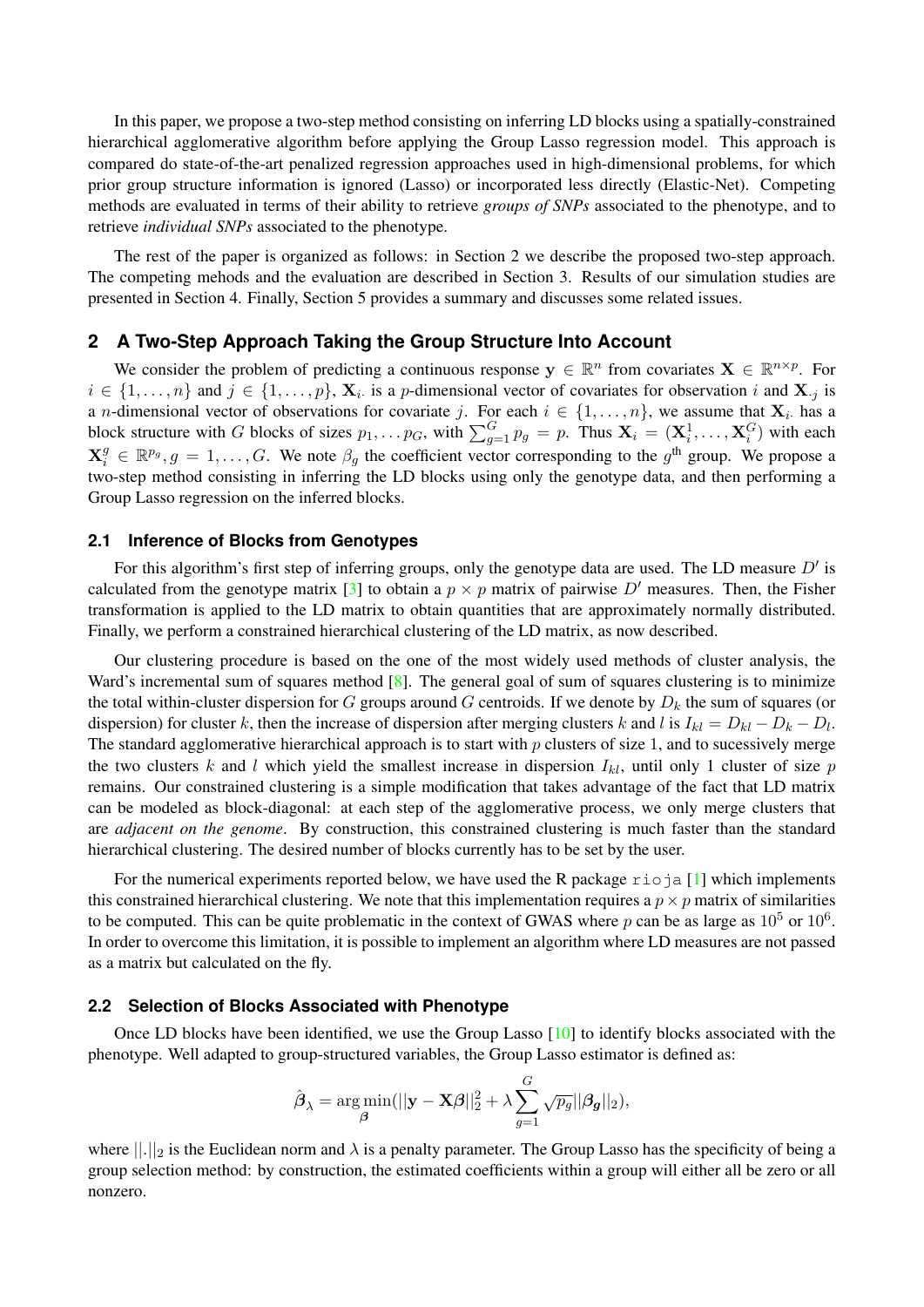## <span id="page-2-0"></span>**3 Performance Evaluation**

## **3.1 Simulation Study**

Our simulation setting is adapted from the model used in Wu et. al. [\[9\]](#page-6-3). We set  $n = 200$  and  $p = 512$ , with 9 groups of sizes  $(2, 2, 4, 8, 16, 32, 64, 128, 256)$ . The ordering of the groups is drawn at random for each simulation. If  $j \neq j'$  are in the same group,  $cov(\mathbf{X}_{\cdot j}, \mathbf{X}_{\cdot j'}) = \rho$  else  $cov(\mathbf{X}_{\cdot j}, \mathbf{X}_{\cdot j'}) = 0$ . For all  $j \in$  $\{1,\ldots,p\}$ ,  $X_{i,j}$  is generated from a p-dimensional multivariate normal distribution whose covariance matrix is a block diagonal matrix. Then, we set  $X_{ij}$  to 0, 1 or 2 according to whether  $X_{ij} < -c$ ,  $-c < X_{ij} < c$  or  $X_{ij} > c$  with c the first quartile of a standard normal distribution. Finally, the first two SNPs of groups of sizes 2, 2, 4, 8 are chosen to be associated with the phenotype. The strength of the association is calibrated by the coefficient of determination  $R^2$  of the model. The parameters of the simulation are therefore  $R^2$  and  $\rho$ .

## **3.2 ROC-Based Evaluation**

Our performance assessment aims at evaluating the ability of our proposed method to distinguish true signals from noise. As the association study is block-oriented, some definitions of "true signal" need to be specified. We define a *causal SNP* as a SNP that is simulated with a non-zero regression parameter. We also define a *block-associated SNP* as a predictor that is not directly associated with the phenotype but simulated in the same block that a causal SNP, and then can be highly correlated with it. As explained in Section [1,](#page-0-0) we are interested in two types of evaluations: a *block-level evaluation*, to assess how well a given method retrieves block-associated SNPs, and a *SNP-level evaluation*, to assess how well a given method retrieves causal SNPs.

Performance is evaluated using receiver operator characteristics (ROC) curves. For a given threshold, we plot the true positive rate (TPR), which is the fraction of true positives out of the positives versus the false positive rate (FPR), which is the fraction of false positives out of the negatives. To plot the ROC curves, we first evaluate, for each method, the TPR and FPR for a grid of underlying regularization parameter values and for each simulation. Then, we aggregate the curves at fixed parameter i.e, we calculate average TPR and FPR across all simulation runs for each underlying parameter value.

#### **3.3 Competing Approaches Based on Penalized Regression**

The proposed approach is compared to two state-of-the art competitors that do not explicitly take the blockstructure information into account: Lasso [\[6\]](#page-5-0) and Elastic-Net [\[11\]](#page-6-4). The estimators of Lasso and Elastic-Net, respectively noted  $\beta_{lasso}$  and  $\beta_{EN}$  are defined as:

$$
\hat{\boldsymbol{\beta}}_{lasso} = \underset{\boldsymbol{\beta}}{\arg\min} ||\mathbf{y} - \mathbf{X}\boldsymbol{\beta}||_2^2 + \lambda ||\boldsymbol{\beta}||
$$

$$
\hat{\boldsymbol{\beta}}_{EN} = \underset{\boldsymbol{\beta}}{\arg\min} ||\mathbf{y} - \mathbf{X}\boldsymbol{\beta}||_2^2 + \lambda_1 ||\boldsymbol{\beta}|| + \lambda_2 ||\boldsymbol{\beta}||_2^2
$$

with  $\lambda$ ,  $\lambda_1$  and  $\lambda_2$  three regularization parameters. Thanks to the  $l_1$  penalty, the Lasso model encourages sparsity by setting many regression coefficients for irrelevant SNPs to exactly zero. However, the Lasso does not incorporate any information on the group structure induced by LD blocks. Like the Lasso, the Elastic-Net simultaneously performs both automatic variable selection and continuous shrinkage. Unlike the Lasso, the Elastic-Net includes a ridge  $(\ell_2)$  penalty which tends to select groups of correlated variables. Therefore, the Elastic-Net incorporates some prior information regarding the block structure of the data. However, unlike the proposed method, it does not take advantage of the fact that blocks are adjacent along the genome.

### **4 Results**

<span id="page-2-1"></span>We have performed a comprehensive simulation study, where the correlation coefficient  $\rho \in \{0, 0.1, 0.2, 0.3, 0.5, 0.8\}$ and the determination coefficient  $R^2 \in \{0.1, 0.2, 0.3, 0.5, 0.8\}$ . We summarize below the obtained results for  $R^2 = 0.2$  only: indeed, we believe that this is a low but (unfortunately) realistic value of  $R^2$  in GWAS studies. The results obtained for larger values of  $R^2$  were similar, in the sense that the ranking of the methods for a given  $\rho$  was the same, although the performance of each particular method is obviously an increasing function of  $R^2$ . Each of the ROC curves has been obtained by averaging  $B = 50$  simulation runs.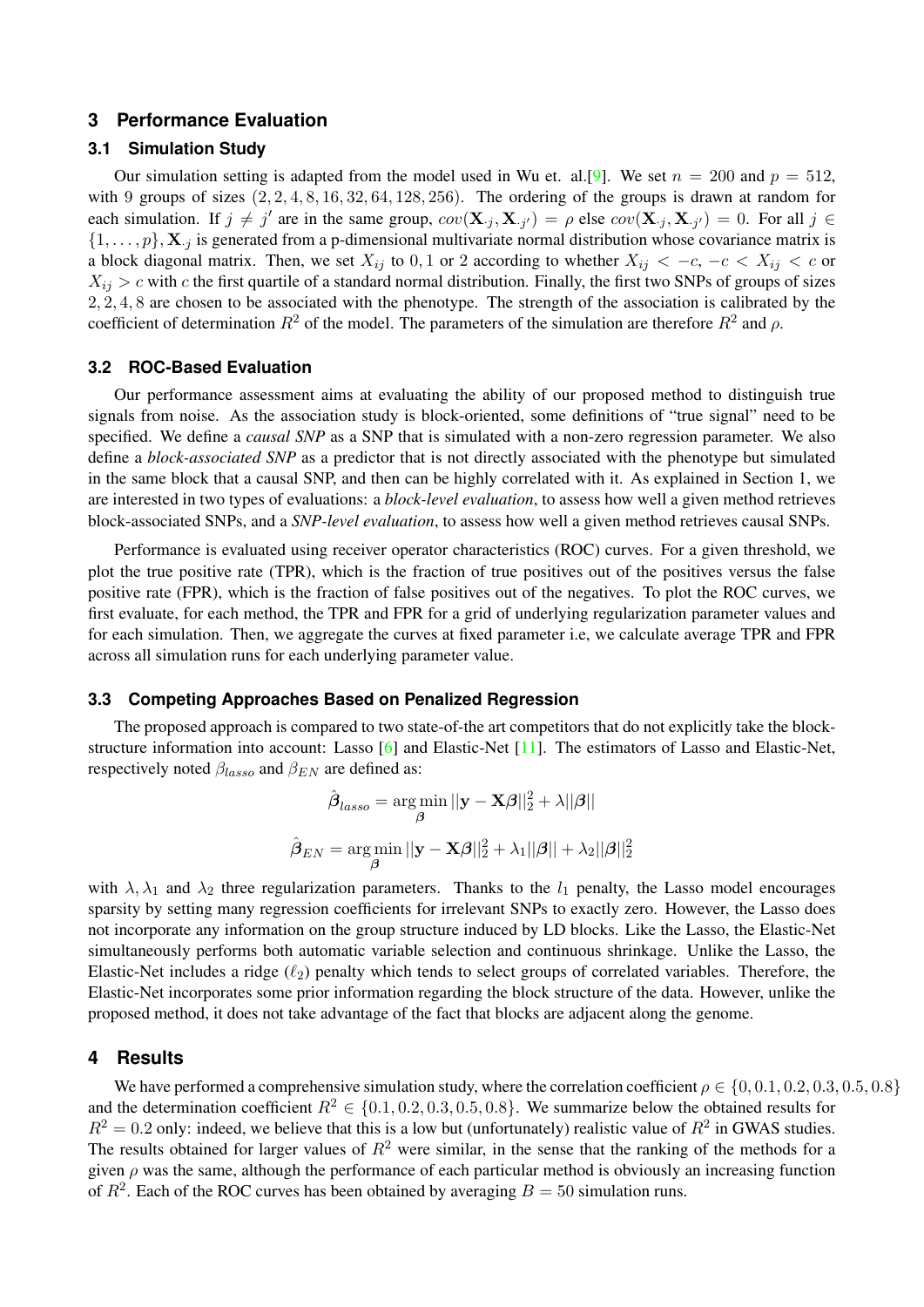#### **4.1 Influence of LD**

In order to evaluate the influence of LD on the performance of the methods, we assessed the different approaches on data sets with different degrees of correlation  $\rho$  among variables. We set the number of inferred clusters for the Group Lasso to 9 groups, that is, the (oracle) number of groups actually used for simulations. The results are summarized in [Fig. 1](#page-3-0) for  $\rho \in \{0, 0.1, 0.2\}$ . For larger values of  $\rho$  the results are not shown because they were quite similar to the case  $\rho = 0.2$ , except that the performance of the Lasso deteriorates for  $\rho \geq 0.5$ . In our experiments, the LD within block is of the same order of magnitude as  $\rho$ ; therefore, we see the case  $\rho = 0.2$  as the most realistic.



<span id="page-3-0"></span>**Figure 1.** ROC curves (TPR in function of FPR) for the proposed method ("group-lasso", black solid lines), Lasso (dashed red lines) and Elastic Net (green dotted lines) for  $\rho \in \{0, 0.1, 0.2\}$ . Top row: block-level evaluation; bottom row: SNP-level evaluation. The number of clusters for the proposed method is set to the true number of clusters.

For all positive values of correlation, the proposed method outperforms the other methods in the block-level evaluation. This is not surprising, as this method has been constructed to work in such situations. However, we believe that good performance at the block level is a very encouraging features for GWAS.

For the SNP-level evaluation, the proposed method also outperforms Lasso and Elastic Net as soon as  $\rho$  > 0.2. This is quite remarkable, because by construction the proposed method is bound to select either all SNPs of a block, or none, while there are at most 2 causal SNPs per block. Therefore, even if our proposed method is advantaged by the fact that it is given the true number of blocks, it is also a priori clearly disadvantaged by the SNP-level evaluation. We also observe that for specificities larger than 80% (that is, FPR  $<$  20%) there is virtually no difference between the Lasso and the Elastic-Net, suggesting that the correlation structure is too weak (for small but realistic values of  $\rho$ ) for the grouping effect of the Elastic-Net to be effective. The grouping effect of the proposed method is more effective because this method specifically looks for blocks of *adjacent SNPs*.

### **4.2 Varying the Number of Clusters**

<span id="page-3-1"></span>The setting considered in the preceding section may be seen as an Oracle setting for the proposed method, in the sense that the number of blocks was set to the true number of blocks. In practice however, the true number of blocks is unknown, and it currently has to be set by the user, so we have investigated the robustness of the proposed method to this parameter. Using the same simulation setting as above where the true number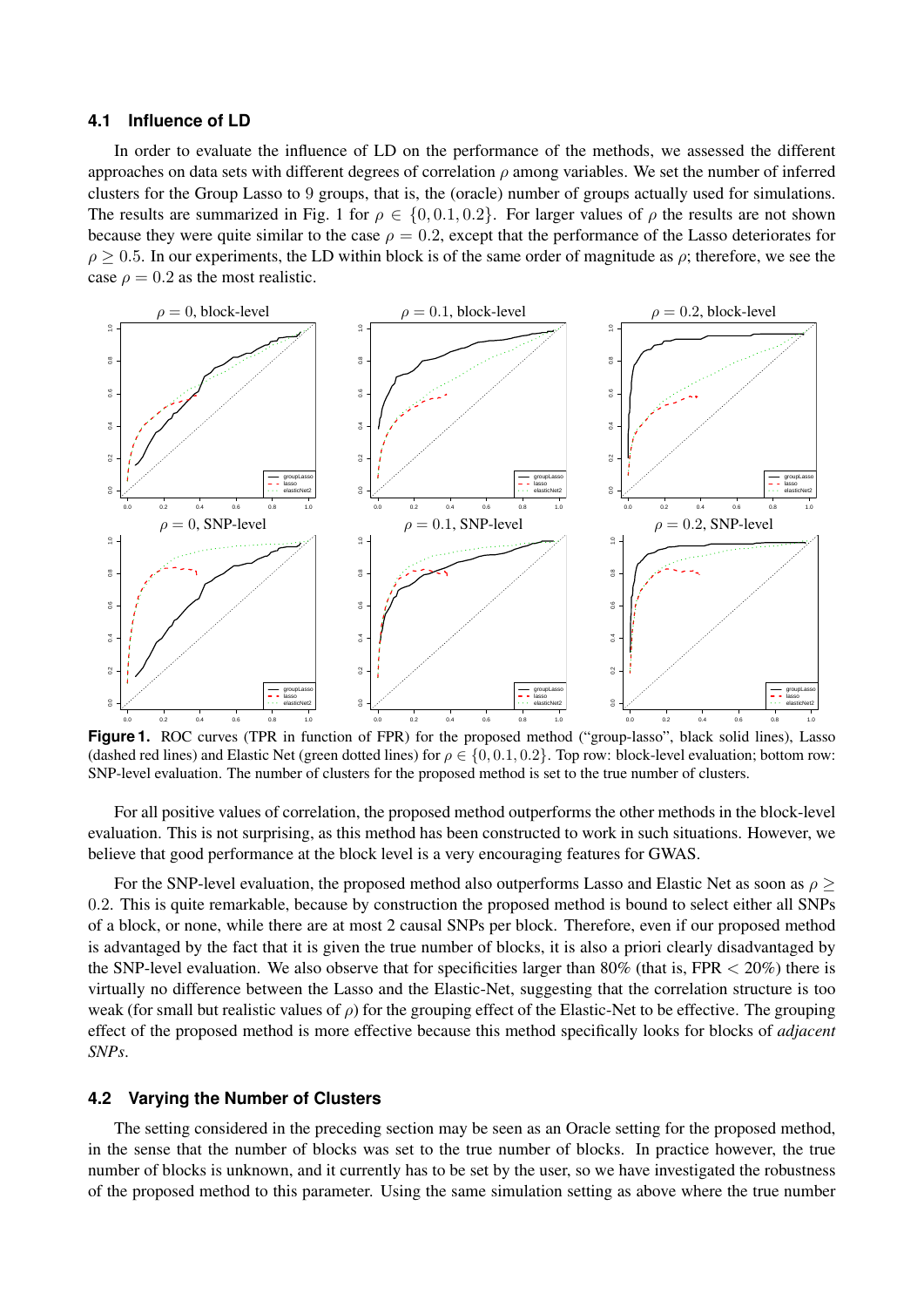of clusters is 9, we have evaluated the proposed method when applied with 5 target clusters, corresponding to an "under-clustering" situation and with 13 target clusters, corresponding to an "over-clustering" situation. The results are shown in [Fig. 2](#page-4-1) for the under-clustering, and [Fig. 3](#page-5-6) for over-clustering. By construction, the performance of Lasso and Elastic Net does not depend of the target number of clusters.



<span id="page-4-1"></span>Figure 2. ROC curves (TPR in function of FPR) for the proposed method ("group-lasso", black solid lines), Lasso (dashed red lines) and Elastic Net (green dotted lines) for  $\rho \in \{0.1, 0.2\}$ . Top row: block-level evaluation; bottom row: SNP-level evaluation. The number of clusters for the proposed method is set to 5.

As in [Fig. 1,](#page-3-0) the proposed two-step approach outperforms its competitors for block-level evaluation, both for under- and over-clustering. For SNP-level evaluation, the proposed method is outperformed by Lasso and Elastic net for under-clustering [\(Fig. 2\)](#page-4-1). Indeed, with a target number of groups smaller than the actual one, the Group Lasso makes mistakes by canceling or activating too large groups. As for the over-clustering [\(Fig. 3\)](#page-5-6) it is remarkable that the proposed method outperforms both Lasso and Elastic Net: the Group Lasso does not suffer from over-clustering, as it can activate the "good" blocks among the ones clustered.

## **5 Conclusion and Perspective**

<span id="page-4-0"></span>In this paper, we have proposed a two-step approach that takes into account the biological information of the linkage disequilibrium between variables by firstly inferring LD blocks and then performing Group Lasso regression. State-of-the-art one-stage variable selection regression methods Lasso and Elastic-Net are outperformed by our proposed method for the purpose of identifying blocks containing causal SNPs, which we argue is a quite interesting feature in practice given the underdetermination of most GWAS. Interestingly, although the proposed method can only select groups of SNPs and not individual SNPs, it also achieves similar or better performance than its competitors in terms of selection of "causal SNPs". We believe that these results illustrate the relevance of the approach, and thereby the importance of tailored integration of biological knowledge in high-dimensional genomic studies such as GWAS.

A current limitation of the method is that it does not perform automatic model selection at the clustering stage, meaning that the used has to explicitly specify a target number of blocks. Our results in the case where the target number of blocks is misspecified (Section [4.2\)](#page-3-1) are encouraging, as they show that the proposed method is fairly robust to situations where the target number of blocks is over-estimated. In order to improve this aspect of the method, several directions can be investigated: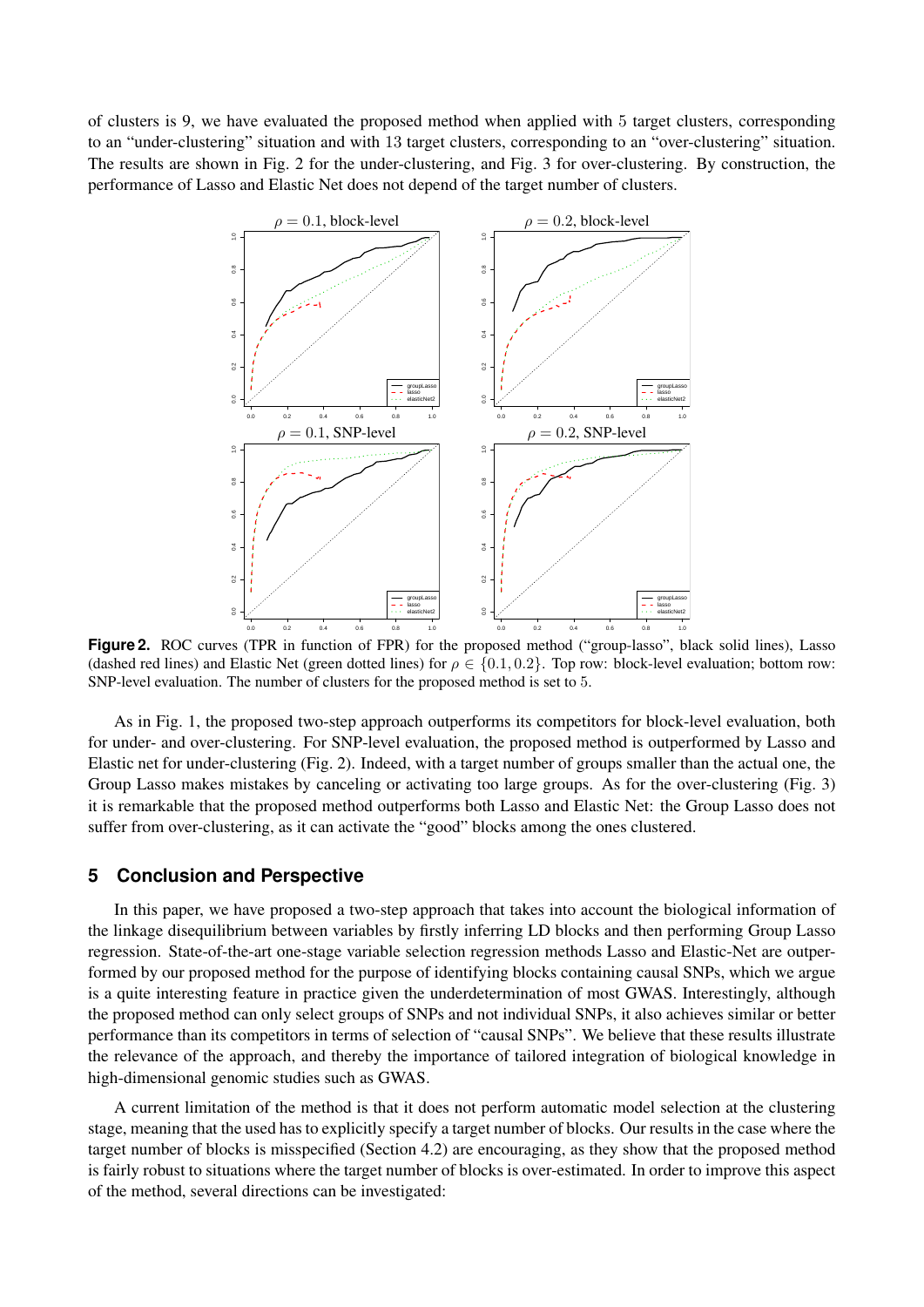

<span id="page-5-6"></span>Figure 3. ROC curves (TPR in function of FPR) for the proposed method ("group-lasso", black solid lines), Lasso (dashed red lines) and Elastic Net (green dotted lines) for  $\rho \in \{0.1, 0.2\}$ . Top row: block-level evaluation; bottom row: SNP-level evaluation. The number of clusters for the proposed method is set to 13.

- deriving model selection criteria that are adapted to the proposed constrained clustering;
- avoiding model selection by replacing the Group Lasso by a *Hierarchical* Group Lasso.
- replacing the current two-stage approach by a one-stage penalized regression method, by constructing a penalty that takes full advantage of the prior information that relevant groups of predictors can be expected to be adjacent along the genome.

## **Acknowledgements**

This work was partially funded by Institut National du Cancer (INCa) and Cancéropôle Ile-de-France.

The authors warmly thank Cyril Dalmasso and Julien Chiquet for very helpful discussions.

## **References**

- <span id="page-5-5"></span>[1] K. D. Bennett. Determination of the number of zones in a biostratigraphical sequence. *New Phytologist*, 132(1):155–170, 2006.
- <span id="page-5-2"></span>[2] P. Breheny and J. Huang. Penalized methods for bi-level variable selection. *Statistics and its interface*, 2(3):369, 2009.
- <span id="page-5-4"></span>[3] D. Clayton and H.-T. Leung. An R package for analysis of whole-genome association studies. *Human heredity*, 64(1):45–51, 2007.
- <span id="page-5-3"></span>[4] J. Liu, J. Huang, S. Ma, and K. Wang. Incorporating group correlations in genome-wide association studies using smoothed group lasso. *Biostatistics*, 2012.
- <span id="page-5-1"></span>[5] M. Slawski, W. Zu Castell, and G. Tutz. Feature selection guided by structural information. *The Annals of Applied Statistics*, 4(2):1056–1080, 2010.
- <span id="page-5-0"></span>[6] R. Tibshirani. Regression shrinkage and selection via the lasso. *Journal of the Royal Statistical Society. Series B (Methodological)*, pages 267–288, 1996.